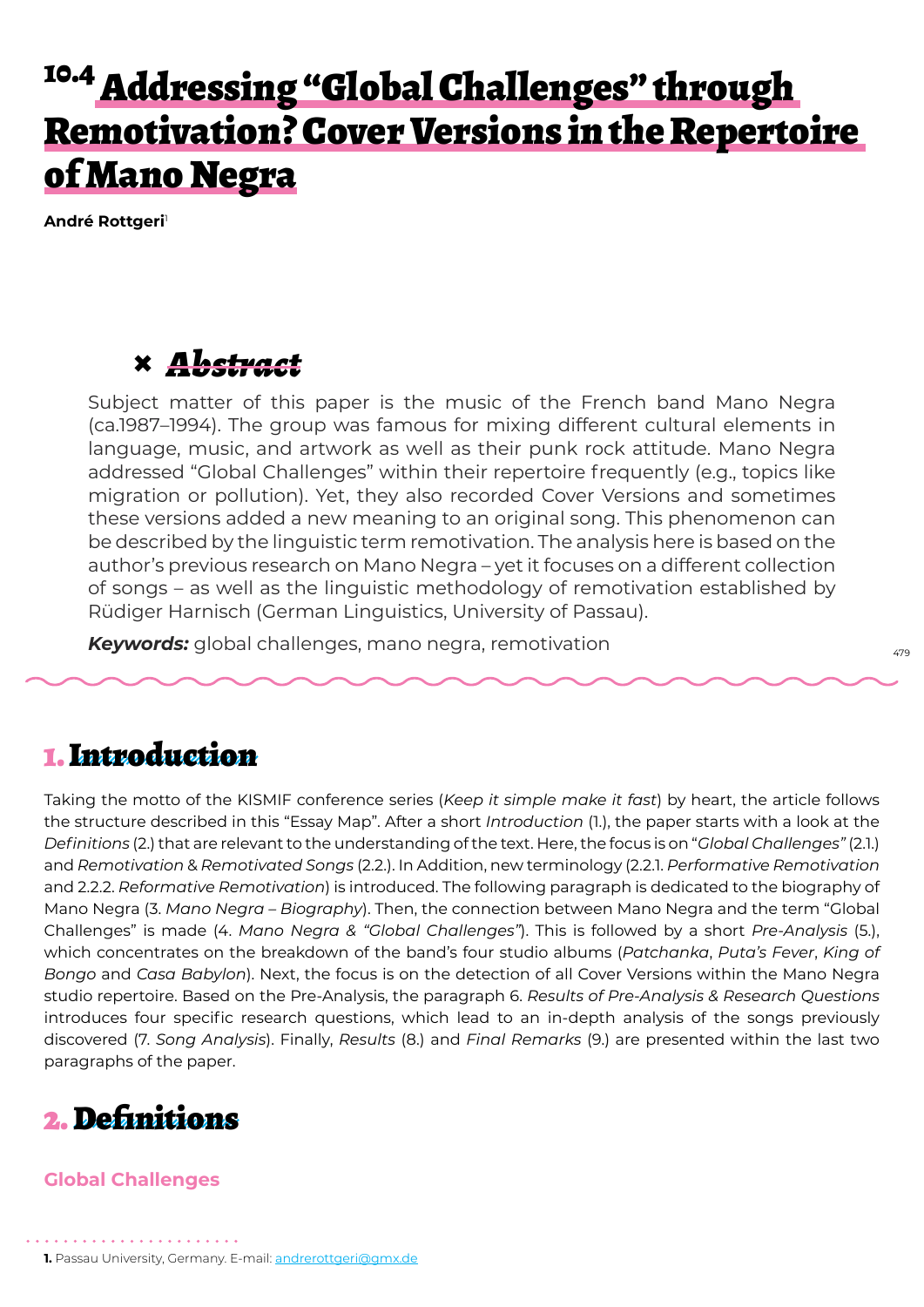The expression "Global Challenges" was central to the KISMIF 2021 conference and various understandings of the term were already mentioned in the Call for Papers.<sup>2</sup> Topics included: migration, populism, the upsurge of nationalism, racism and environmental changes. In the context of the paper, this very broad approach and definition of "Global Challenges" will be maintained. It underlines that the expression "Addressing Global Challenges" stands at the centre of the text and represents the overall connection to the 2021 edition of KISMIF.<sup>3</sup>

### **Remotivation & Remotivated Songs**

In contrast to the previous term, remotivation can be defined more precisely, as this linguistic terminus is generally understood as: Utterances, which become charged or loaded with an additional meaning.4 The definition and application of the term in the context of this paper is primarily based on the work of Rüdiger Harnisch<sup>5</sup> and transferred here to the analysis of lyrics and music within the context of Popular Music Studies.<sup>6</sup> Yet, a closer look at the phenomenon of "Remotivated Songs" is necessary in order to understand how songs become loaded with additional meaning. To be more precise, new terminology is introduced next. According to these definitions, songs can become remotivated in two different ways.

### **Performative Remotivation**

In this case, the remotivation of a song is caused by its performance. An example is the performance of the song *Helter Skelter* by the Irish band U2 on the album *Rattle and Hum*. Here, the singer announces the liverecorded first track of the album: *This is a song Charles Manson stole from the Beatles. We are stealing it back*7 These words show Bono's attempt to bring the song back to its original meaning by performing it during U2 live shows. Here, one could even speak of "Reversed Remotivation" ("Rückmotivation" in German).<sup>8</sup> It is important to point out that the songs in this category (lyrics and music) remain almost unchanged and the remotivation is mainly caused by context and setting.

### 480 **Reformative Remotivation**

In contrast, this kind of remotivation is caused by changes within lyrics and music of a song. As the text will show, the focus of this paper is primarily on Reformative Remotivation.

# 3. Mano Negra – Biography

As the subtitle of the paper (*Cover Versions in the Repertoire of Mano Negra*) shows, subject matter of this research is the music of the French band Mano Negra (ca. 1987–1994). Consequently, a short biography of the group is presented next in order to facilitate the understanding of the text. The French musician Manu Chao – former singer, leader and main songwriter of Mano Negra – became popular to bigger audiences in 1998 through his single *Bongo Bong*, which sold about three million copies worldwide. Yet, Manu Chao did not compose this "Hit Single" for his album *Clandestino* from scratch. On the contrary, the song was based on the tune *King of Bongo* and already released by Manu Chao's former group (Mano Negra) in 1991 on the band's third studio album (*King of Bongo*).9 Although Mano Negra had gained "cult status" in many countries around the

- **3.** Due to the Covid-19 restrictions, this paper could not be presented in Porto. Yet, it was uploaded to the website.
- **4.** Available at: https://www.phil.uni-passau.de/en/german-language/research/dfg-project-ttr/ (15.11.2021).
- **5.** Harnisch, Rüdiger (Hrsg.): *Prozesse sprachlicher Verstärkung.*
- **6.** Following the methodology introduced in: Rottgeri, André: *Mano Negra.*
- **7.** U2 *Helter Skelter* (*Rattle and Hum*, Island 1988).
- **8.** More information can be found in Rottgeri, André: *Remotivated Songs Revisited!*

**9.** According to the new terminology that is introduced later in this text, the song *Bongo Bong* could be classified as a Cover Version within the second category ("Own") of the "Too Typology".

**<sup>2.</sup>** KISMIF 2021, Call for Papers: https://www.kismifconference.com/call-conference/ (15.11.2021).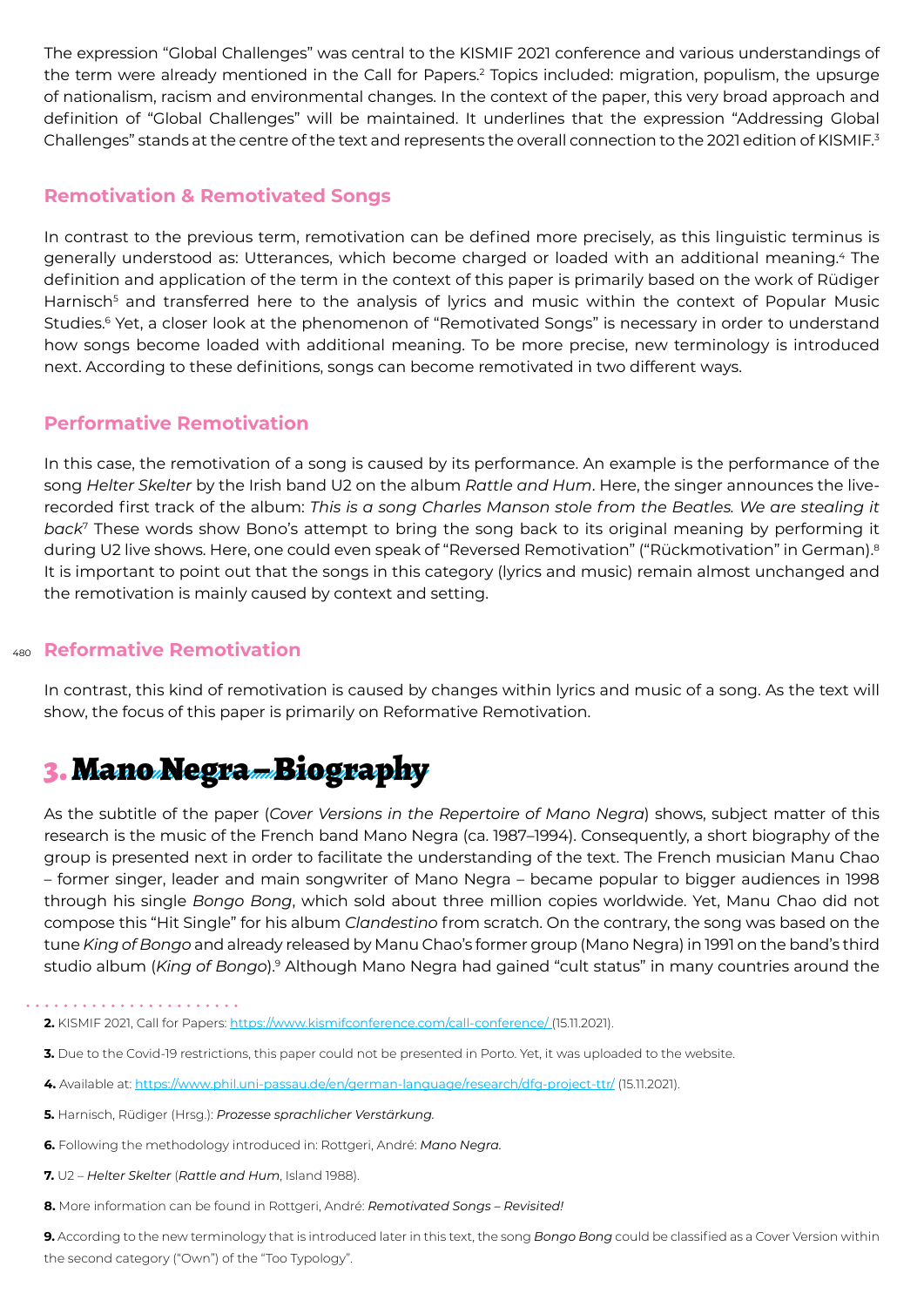world (e.g., in France, Spain and Latin-American), commercially the band was never as successful as Manu Chao during his solo career. Mano Negra was founded in Sèvres (near Paris) by Manuel Chao ("Manu") his brother Antonio Chao ("Tonio") and their cousin Santiago Casariego ("Santi") in the second half of the 1980s. Overall, Mano Negra released four studio albums: *Patchanka* (1988), *Puta's Fever* (1989), *King of Bongo* (1991) and *Casa Babylon* (1994) during their career. The music itself can be considered as being primarily Rock but was never limited to that genre. This hypothesis is backed up by the categorisations of the French researcher Barbara Lebrun. In her monograph *Protest Music in France*10 she classified the music of Mano Negra and Manu Chao as *Rock Alternatif* and *Rock Métis*, which also shows this strong connection to the Rock-Genre. Yet, the band's repertoire also contains a broad variation of other styles (e.g., Flamenco, Rap, Chanson, Latin, Ska, Reggae etc.), which are frequently mixed with each other. After a short, but very moving career the band finally disbanded in 1994 and unfortunately never reunited. Mano Negra's extraordinary mix of different languages, music and artwork has been partly analysed in the author's thesis, which was published online in German language (2015).<sup>11</sup> Yet, this publication could only focus on the intercultural mix of language, music and artwork on the band's debut album *Patchanka*. Yet, an additional paper – in French language – was published in the "Varia" Edition of *Volume! – La revue des musiques populaires*. <sup>12</sup> This article deals with the band's use of different languages within all song titles of their studio albums. Unfortunately, a complete analysis of the Mano Negra repertoire for English speaking audiences is still missing.<sup>13</sup> To slowly close this gap, the text will now focus on the analysis of Mano Negra Cover Versions on the albums mentioned above.

# 4. Mano Negra & "Global Challenges"

Generally speaking, one can easily prove that Mano Negra address "Global Challenges within their repertoire. Good examples are songs like *King of Bongo*14 (addressed topic: Migration), *El Alakran*15 (addressed topic: Pollution)16, *This is My World*17 (addressed topic: War), *Señor Matanza* (addressed topic: Organized Crime) and others. Yet, this paper will focus on the Cover Versions within the Mano Negra studio repertoire. Consequently, the detection of all Mano Negra songs that address "Global Challenges" is not necessary at this point. Yet, such a profound analysis could be interesting for a separate paper.

481

# 5. Pre-Analysis

For now, the corpus of analysis consists of all Mano Negra Cover Versions that were published between 1988 and 1994. Therefore, within this paragraph we have to analyse all studio albums in a short Pre-Analysis that will be done chronologically album by album.

### *Patchanka* **(1988)**

On Mano Negra's first studio album (*Patchanka*), a reinterpretation of the traditional Anglo-American song *Rock Island Line* (Track 5) can be found, and this appears to be the only Cover Version on the record.

### *Puta's Fever* **(1989)**

An analysis of the second studio album shows that the songs *Sidi H' Bibi* (Track 5) and *Patchuko Hop* (Track

. . . . . . . . . . . . . . .

**11.** Rottgeri, André: *Mano Negra.*

- **12.** Rottgeri, André: *Punk Rock Français* et *Multilinguisme*.
- **13.** A translation of the German thesis into English is in preparation.
- **14.** Mano Negra *King of Bongo* (Track 2).
- **15.** Mano Negra *Casa Babylon* (Track 9).
- **16.** Mano Negra *Casa Babylon* (Track 16).
- **17.** Mano Negra *Casa Babylon* (Track 4).

**<sup>10.</sup>** Le Brun, Barbara: *Protest Music in France*.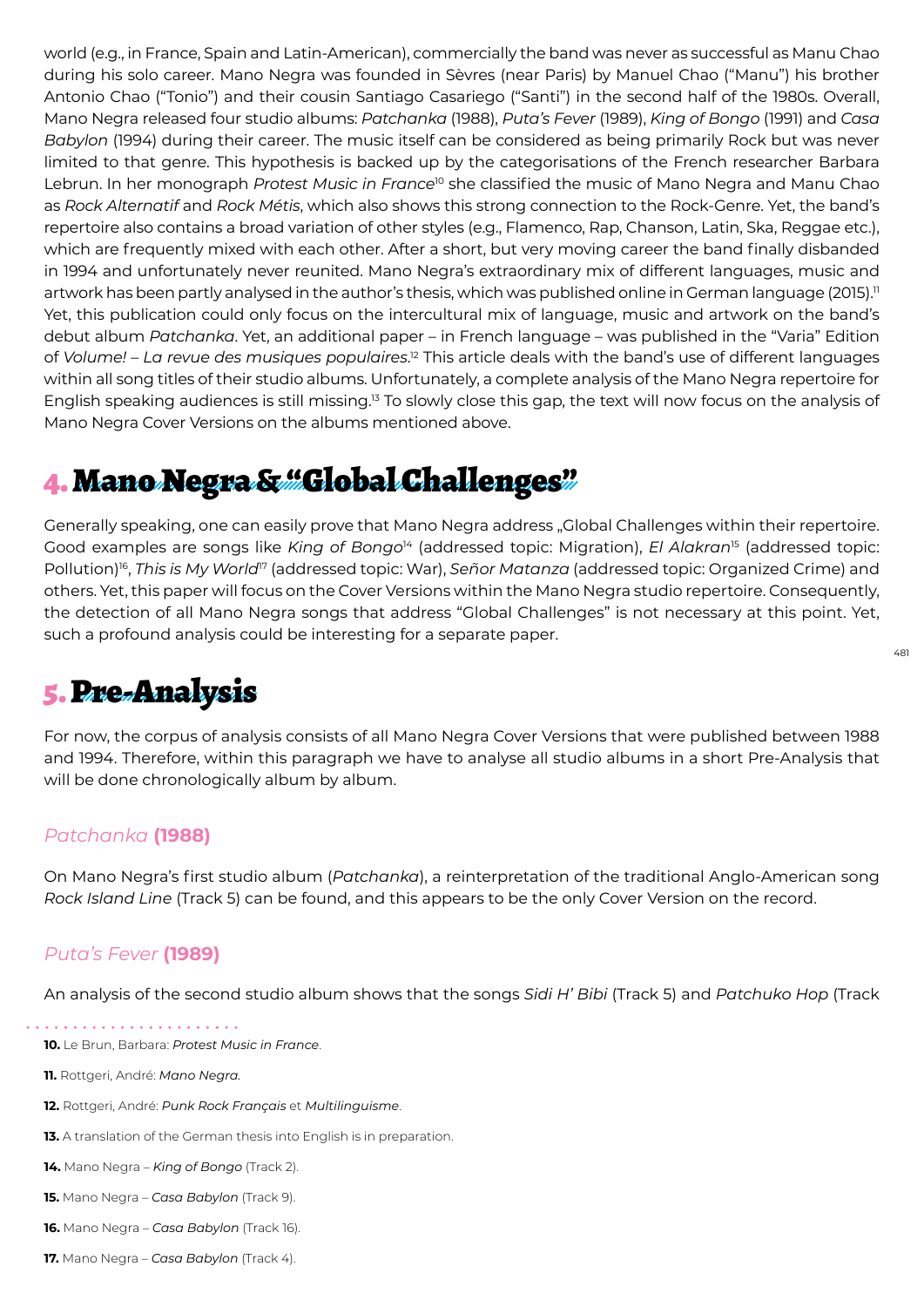18) can be identified as the Cover Versions on this volume.

### *King of Bongo* **(1991)**

The third studio record contains only one Cover Version. The song *Paris La Nuit* (Track 14) is a new version of the song *Ronde De Nuit* (Track 2) by Mano Negra, which was first published on the band's debut album (*Patchanka*) in 1988.

### *Casa Babylon* **(1994)**

Finally, Mano Negra's last studio album also contains one Cover Version. The song is called *The Monkey* (Track 3) and was originally recorded by the Jazz musician Dave Bartholomew in 1957.

## 6. Results of Pre-Analysis & Research Questions

As the Pre-Analysis has shown, there is – at least – one Cover Version on every Mano Negra studio album. An exception is the second record (*Puta's Fever*), which contains two Cover Versions. The following table (Table 1) displays the results of the Pre-Analysis – once again – in a short overview.

| Album            | <b>Cover Versions</b>                           |
|------------------|-------------------------------------------------|
| 1 Patchanka      | Rock Island Line (Track 5)                      |
| 2 Puta's Fever   | Sidi H'Bibi (Track 5) / Patchuko Hop (Track 18) |
| 3. King of Bongo | Paris La Nuit (Track 14)                        |
| 4. Casa Babylon  | The Monkey (Track 3)                            |

▶ Table 1 - Results of Pre-Analysis

Source: the author.

Based on this Pre-Analysis the text now concentrates on the following research questions:

### **1. Research Question:**

Do these Cover Versions become remotivated by the reinterpretation of Mano Negra?<sup>18</sup>

### **2. Second Research Question:**

If so, what is the additional meaning?

### **3. Research Question:**

Is the additional meaning addressing "Global Challenges"?

### **4. Research Question:**

If so, what are these "Global Challenges"?

```
18. In other words: Do these songs become loaded with an additional meaning?
```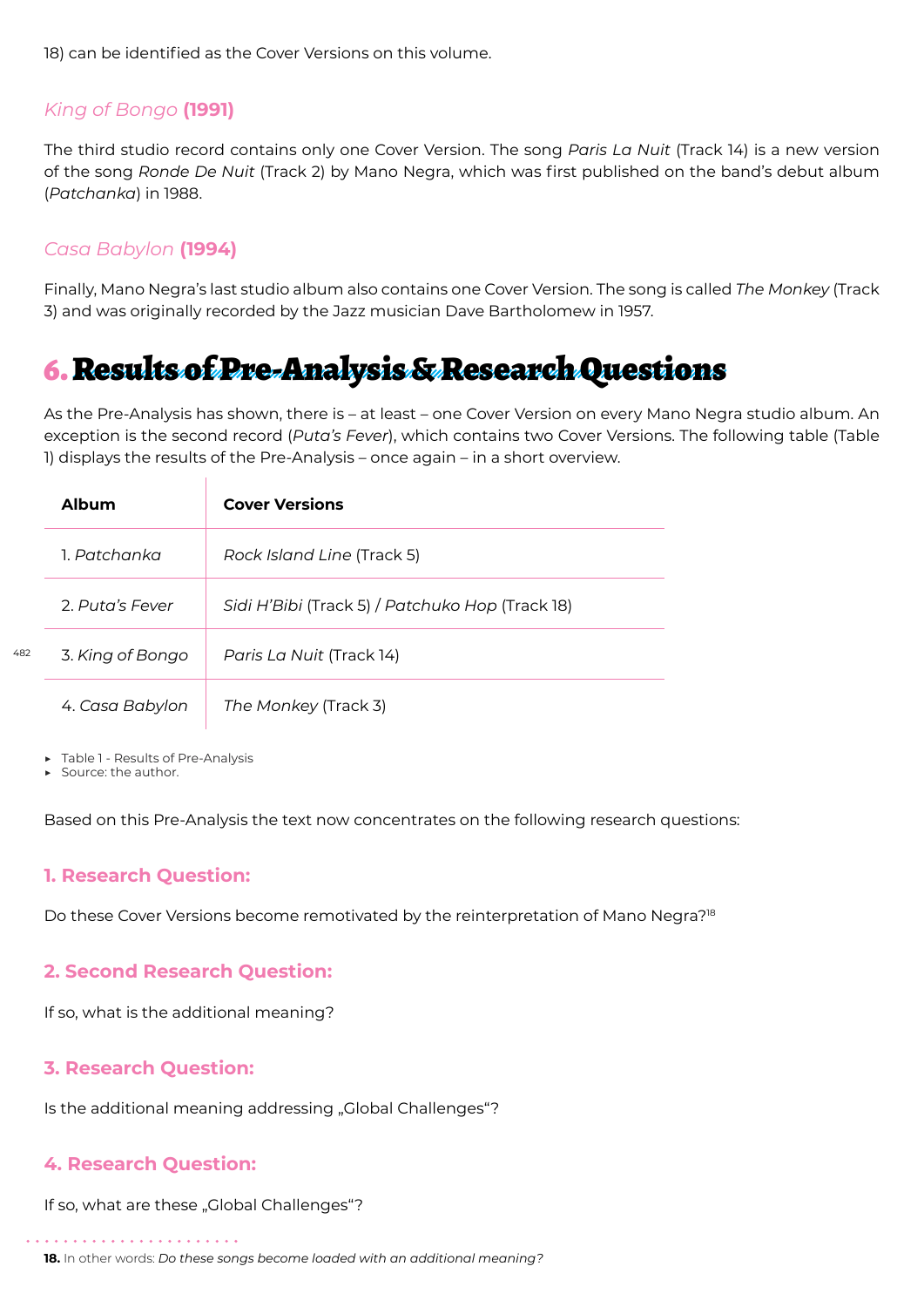# 7. Song Analysis

This section is dedicated to an in-depth analysis of the songs detected in the Pre-Analysis.

### **Patchanka** *– Rock Island Line*

The traditional Anglo-American song *Rock Island Line* is known because of its many previous interpretations by famous musicians like Leadbelly, Lonnie Donegan or Johnny Cash. Consequently, Mano Negra is following a long tradition with this Cover Version. Yet, a comparison of the lyrics shows some minor differences between the version recorded by Mano Negra and previous versions. For example, in Mano Negra's interpretation the "Toll Gate Man" seems to be a criminal official. Yet, in other interpretations this character is portrayed as a naïve personality, who gets fooled by the driver (smuggler) of an arriving train. Consequently, one can state that the original story is a bit upside down in the Mano Negra version. Furthermore, the interpretation by Mano Negra touches on various genres of music like: Country, Rockabilly, Punk and Pop.<sup>19</sup>

### **Puta's Fever –** *Sidi H'Bibi*

*Sidi H'Bibi* – a traditional love song from North Africa – is probably the most "exotic" song in the Mano Negra repertoire. This piece of music migrated with the families of some band members (The Ex-Casse Pieds: Joe Dahan, Philippe Teboul)<sup>20</sup> from Tunisia to France and was included into the Mano Negra Repertoire.<sup>21</sup> One can easily hear that Mano Negra's Cover Version is loaded with additional meaning. Primarily on the music level, because the oriental melodies of the song are now interpreted with western Rock & Pop instruments (electric guitars, bass, keyboards and drums etc.). Therefore, the reinterpretation of this song is a "Hybrid Hymn" that celebrates the fusion of Eastern & Western music. In addition, it is important to point out that the song was – on record and during live performances – always sung by Mano Negra's percussionist Philippe Teboul and not Manu Chao. This tradition was continued when Philippe Teboul joined Mano Chao's later band (Radio Bemba Sound System) as a drummer – also singing *Sidi H'Bibi* during live shows.

### **Puta's Fever –** *Patchuko Hop*

*Patchuko Hop* (Track 18) is a Cover Version by Mano Negra, which can be easily overlooked.22 Yet, on the inside of page two (CD booklet of the album *Puta's Fever*), it clearly says that "Joe King Carasco" was the author of this song. In addition, Joe King Carrasco – the self-titled "*King of Tex-Mex Rock' N Roll*" – also mentioned this Cover Version some years ago on his homepage.

*\*"Joe's music is enhanced with an even greater Latin influence after living and studying in Nicaragua in the mid 1980's. His songs dealt with the unjust political situation of that period in Central America, and the resulting albums were; "Bordertown", "Bandido Rock" (off of which the song "Pachucco Hop" was recorded by the French group Mano Negra… )".23*

The difficulty of detecting this Cover Version is due to the spelling of the song title, which Joe King Carrasco issued on *Bandido Rock* (1987) as *Pachucco Hop*. Yet, Mano Negra named their version *Patchuko Hop*. This orthographic adaptation points into the direction of the neologism Patchanka, which is central to Mano Negra's repertoire (e.g. album title, song title etc.). Yet, the spelling used by Mano Negra is also similar to the title of an instrumental piece by a saxophone player from Texas named Chuck Higgins. Therefore, one could easily believe that Mano Negra created a Cover Version of the Chuck Higgins song.

#### . . . . . . . . . . . . . . . . .

**<sup>19.</sup>** A full analysis of the song *Rock Island Line* can be found in: Rottgeri, André: *Mano Negra.* (pp.140-145).

**<sup>20.</sup>** More on the band Les Casse Pieds in: Rottgeri, André: *Die Métro und das Kleingeld*.

**<sup>21.</sup>** Joe Dahan tells the background story of this Cover Version in the documentary: Mano Negra – *Pura Vida*.

**<sup>22.</sup>** In fact, this song was not yet included in the online presentation of the KISMIF 2021 conference.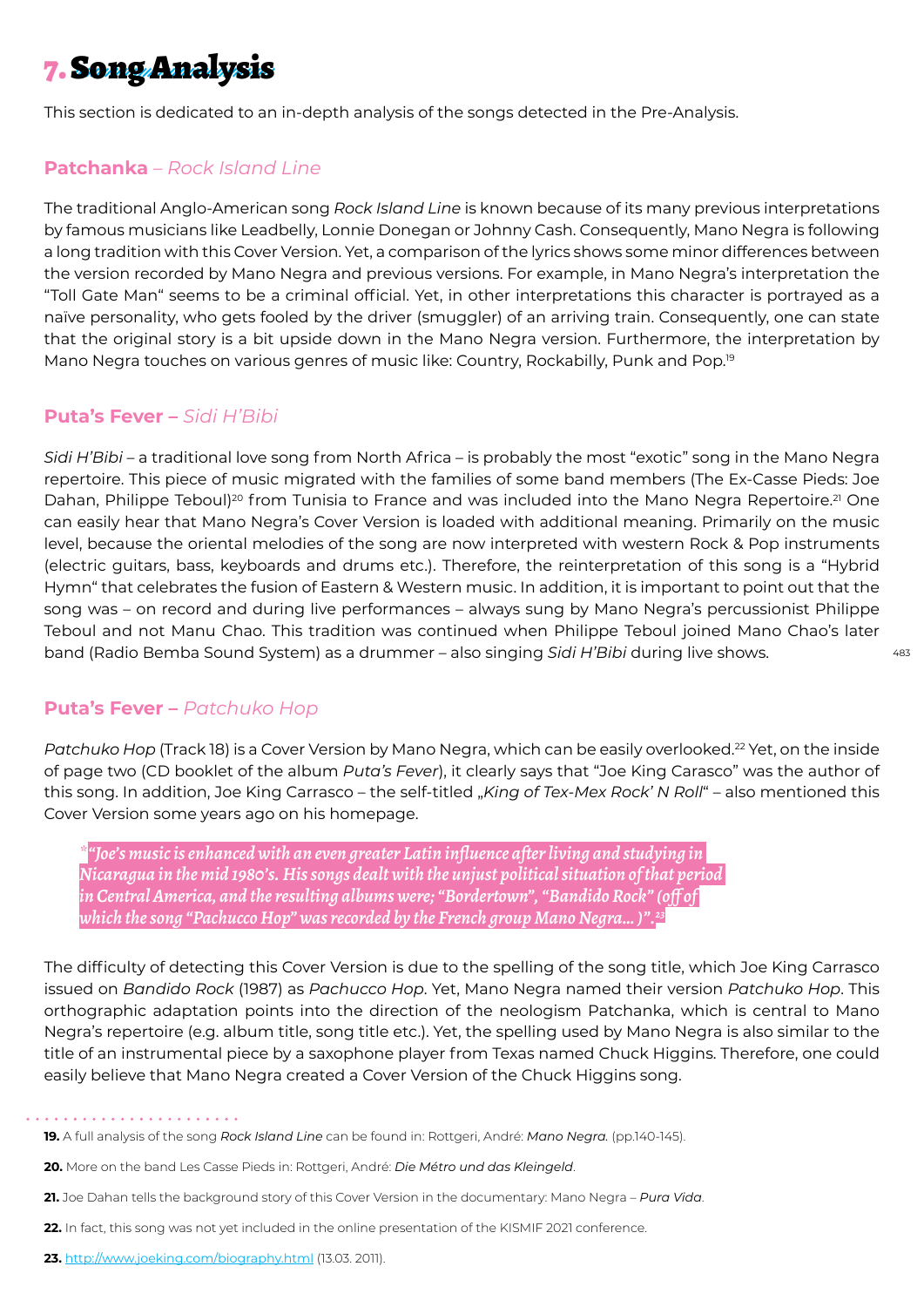# "As far back as 1953, for example, Texasborn African American sax player Chuck Higgins wrote the song "Pachuko Hop"<br>(referring to the zoot-suited Mexican (referring to the zoot-suited Mexican<br>American youths known as "pachucos"),<br>which became enormously popular among Mexican American youths in Los Angeles." <sup>24</sup>

In addition, the name "Carrasco" is spelled "Carasco" on Mano Negra's album, which made it more difficult to find the original version. Yet, Mano Negra's version is definitely based on the Joe King Carrasco song, although the title almost matches with the Chuck Higgins version. Interestingly, it is the only song on the album that has no representation of lyrics in the CD-booklet. The song indirectly addresses US-Mexican border life by mixing different languages (English and Spanish) and the music of different genres (Rock & Latin). Finally, the Mano Negra Cover Version can be described as a hybrid Tex-Mex song, reinterpreted by a band from France that orthographically connects to the spelling of Mano Negra's key term Patchanka.

### **King of Bongo –** *Paris La Nuit*

484 *Ronde De Nuit* is a fast Rock-Pop song with 121 bpm and an rebellious undertone (Protest song with punk Although this chanson is based on Mano Negra's song *Ronde De Nuit*25, which already had been published on the band's first album *Patchanka* (Track 2), the interpretation clearly differs from the original. While rock attitude), *Paris La Nuit* is a slow Musette with only 104 bpm in ¾, which could be classified in general as "Chanson Française". Yet, a fundamental difference lies within the instrumentation. *Paris La Nuit* was not recorded with Mano Negra's classic rock-pop instrumentation (Drums, Bass, Guitars, Keyboard etc.), but is only interpreted by vocals with the help of an accordion. Manu Chao is cited as the author, but Jo Dahan sings this last song on the album *King of Bongo* (Track 14). The title is a popular expression connected to the nightlife of Paris. Furthermore, the song pays homage to the French actress "Arletty", whose name is also mentioned at the end. Different is also the setting within a popular French party situation. The song finishes the album by putting an exclamation mark behind the French roots of Mano Negra. Background voices and the general sonic atmosphere of the party ease the aggressive undertone of the original. Overall, the song has evolved from a punkish protest song into a classic French chanson, which celebrates peaceful human interaction in spite of its – still critical – lyrics.

### **Casa Babylon –** *The Monkey*

Dave Bartholomew, an US-American musician, who had also worked as a producer for Fats Domino, is the author of this song in English language. Yet, Mano Negra's version starts with a sample in Japanese, stating that the "Soundmarket Station" is filled with Mano Negra Fans.<sup>26</sup> The song tells the story of three monkeys that neglect the thesis that humans developed from apes. To prove this fact, they elaborate on bad human behaviour like unfaithfulness ("No monkey has ever deserted his brother / His baby and ruined her life"). Furthermore, greed, the constant search for pleasure and lust for murder are also mentioned as examples. This leads to their conclusion: "Yes, man descended from the worthless bum/ But, brothers, from us he did not come*"*. The song is a humorous fable on Charles Darwin's theory of evolution and Mano Negra's version

**25.** A full analysis of the song can be found in Rottgeri, André: *Mano Negra* pp. 125.

**26.** "サウンド·マーケットのスタジオーは、すっかりマノ·ネグラとそのファン達に占領されてしまいました.*"*

<sup>. . . . . . . . . . . . . . . .</sup> **24.** Pacini Hernández, 2009, p. 38.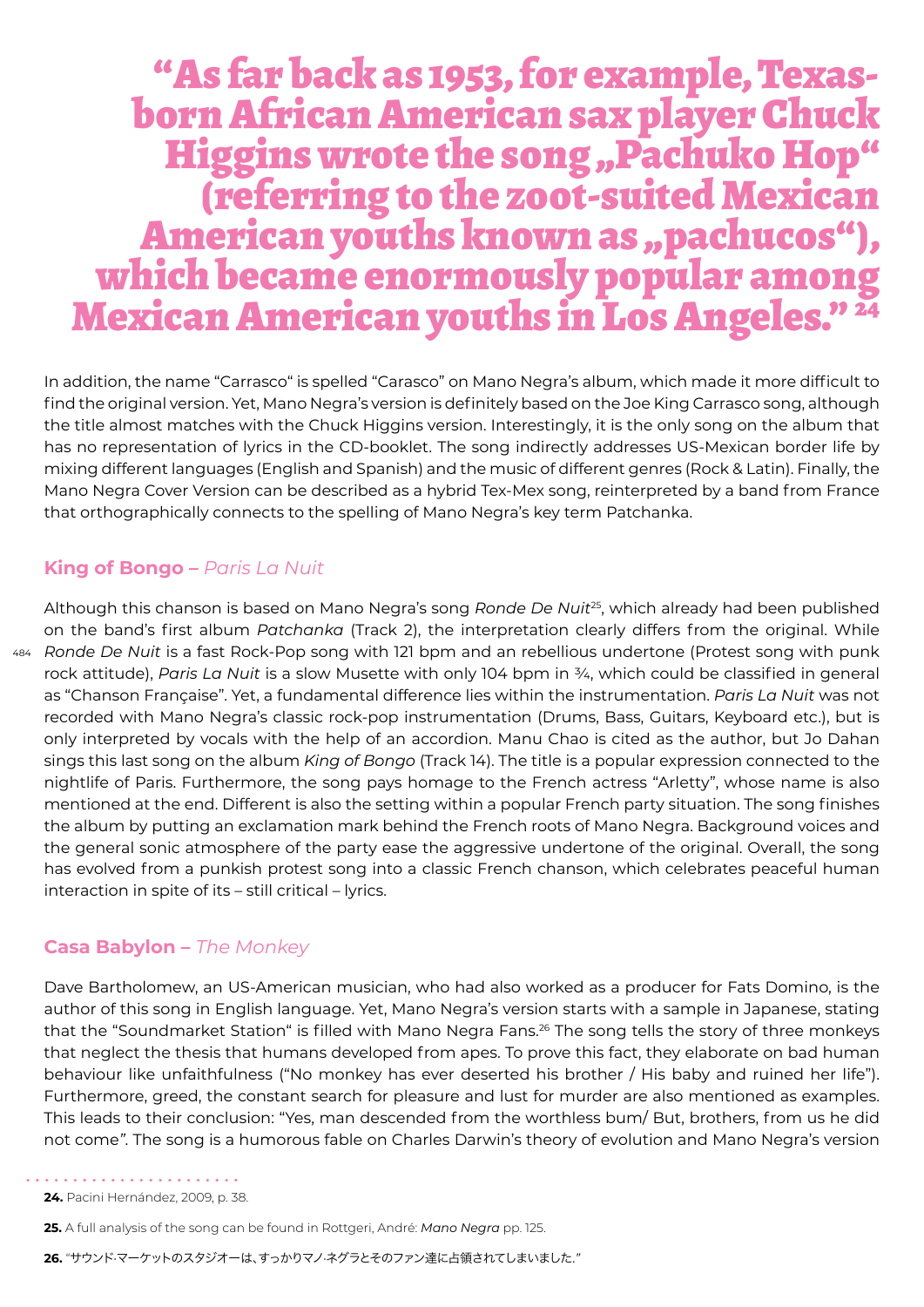is strongly influenced by Hip Hop elements (Rap / Rhythm). Later on, a distorted Guitar is also adding a Rock flavour to the song. It carries the song to the Outro, where the rapper Fidel Nadal is chanting in Jamaican Patois. Overall, the English lyrics are strongly connected to the original version. Yet, one can state that Mano Negra's interpretation has turned the song into a globalised Hip Hop version, which addresses many problems caused by humans that are expressed through the words of the monkeys.

# 8. Results

Generally, one can state that Cover Versions only play a minor part in the studio repertoire of Mano Negra. Out of 62 songs on all four Studio Albums (14 songs on *Patchanka*, 18 songs on *Puta's Fever*, 14 songs on *King of Bongo* and 16 songs on *Casa Babylon*) only five songs can be classified as Cover Versions. Two of these Cover Versions (*Rock Island Line* and *Sidi H' Bibi*) can be categorised as "Traditionals" (Traditional = 2 Songs) with a more or less unclear history but performed many times by previous artists. One song can be classified as a "New Interpretation" (Own = 1 Song) of an already existing Mano Negra song (*Ronde de Nuit* became *Paris La Nuit*) and finally two songs (*Patchuko Hop* and *The Monkey*) could be traced back to their original authors (Joe King Carrasco and Dave Bartholomew) and therefore can be classified as "Classic Cover Versions" (Other = 2 Songs) in the traditional understanding of the term.

This shows that a very broad understanding of the term Cover Version was applied here. In retrospect, the results lead to the following categorisation of "Song Re-interpretations" (Cover Versions), which allows to establish a typology for further research. Consequently, the three first letters of the above-mentioned abbreviations (Traditional, Own, Other) form the "Too Typology". It allows easy memorization as the combination of the letters "T O O" compose the English word "too", which easily connects to the topic, because Cover Versions can be classified as songs that are performed by other artists, too. The application of this typology on the results of the analysis is presented below in Table 2.

| <b>Type of Re-Interpretation</b><br>("Too Typology") | <b>Defined by Authorship</b>    |
|------------------------------------------------------|---------------------------------|
| 1. Re-Interpretations of Traditional (Songs)         | Authorship by an unknown Artist |
| 2. Re-Interpretations of Own (Songs)                 | Authorship by the same Artist   |
| 3. Re-Interpretations of Other (Songs)               | Authorship by another Artist    |

Table 2: The "Too Typology" of Song Re-Interpretations (Cover Versions)

Source: the author.

In addition to this extended interpretation of the analysis, the text will now take a further look at the research questions mentioned before and answer them step by step within the next two paragraphs.

### **1. Research Question:**

Do these Cover Versions become remotivated by the reinterpretation of Mano Negra?<sup>27</sup>

### **2. Second Research Question:**

### If so, what is the additional meaning?

To answer these questions, one should look first at the meaning of the original songs, considering language and music. To define meaning on the language level the addressed topic of a song was considered here. To detect meaning on the music level, the connection to a certain genre is taken into account. Finally, the analytical outcome is presented in Table 3 and Table 4, which allow the comparison between the originals and the new versions by Mano Negra.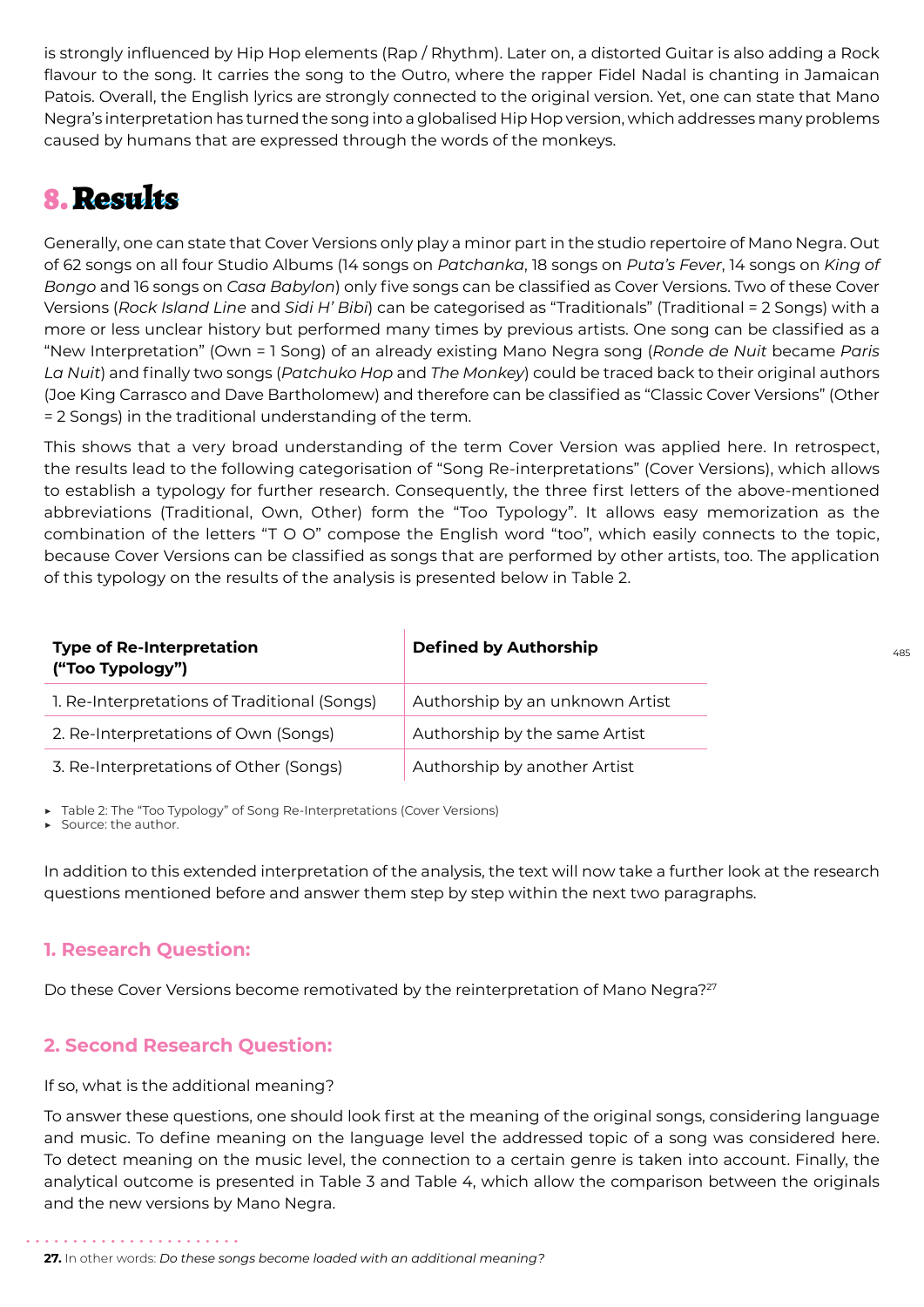| Song                | <b>Original: Language (Topic)</b> | <b>Original: Music (Genre)</b> |
|---------------------|-----------------------------------|--------------------------------|
| 1. Rock Island Line | Marketing Song                    | Country                        |
| 2. Sidi H' Bibi     | Love Song                         | North African Folk Music       |
| 3. Pachucco Hop     | Party Song                        | Rock & Latin                   |
| 4. Ronde De Nuit    | Protest Song                      | Rock & Pop                     |
| 5. The Monkey       | Protest Song                      | Jazz                           |

Table 3 - Original Songs

Source: the author.

| Song                | <b>Remotivation Language (Topic)</b> | <b>Remotivation Music (Genre)</b>    |
|---------------------|--------------------------------------|--------------------------------------|
| 1. Rock Island Line | Marketing Song                       | Country & Various Subgenres of Rock  |
| 2. Sidi H' Bibi     | Love Song                            | North African Folk Music & Rock, Pop |
| 3. Patchuko Hop     | Party Song                           | Rock & Latin                         |
| 4. Paris La Nuit    | Protest Song & Party Song            | Chanson / Musette                    |
| 5. The Monkey       | Protest Song                         | Hip Hop, Rock                        |

▶ Table 4 - Cover Versions by Mano Negra

▶ Source: the author.

486

The comparison between both tables shows that – although there are sometimes small variations within the Cover Versions of Mano Negra – on the language level almost no additional meaning was added to the songs. The only exception is *Paris La Nuit*, where random background voices underline the festive character of the situation (e.g., Joe Dahan asking the others, which wine they want to drink). Yet, the Cover Versions of Mano Negra add a different meaning to almost all songs on the music level.

Overall, *Rock Island Line* is promoting the name of the mentioned train company in the chorus over and over again and therefore the marketing aspect is dominant. The lyrics only underwent little changes in the Mano Negra version. Musically speaking, this traditional song evolves into a summary of many rock genres that developed out of country music. Mano Negra's version can be classified as remotivated, because of this broad stylistic interpretation in music. *Sidi H'Bibi* stays a traditional Love Song on the language level. Yet, the Cover Version of Mano Negra adds an additional meaning to the song on the music level, which highlights its importance as a mix of eastern and western music cultures. Overall, the song can be classified as remotivated, because of the many changes appearing on the music level. *Patchuko Hop* remains a festive song with no additional meaning on the language level. Also, there is also no remotivation on the music level and therefore the song remains classified as not remotivated. As mentioned already above, *Paris La Nuit* is the only song, which gains a new meaning on the language level, because of the many background voices. Musically, the song is transformed into a slow Musette, which allows the categorisation as Chanson Française and therefore the song is generally remotivated. *The Monkey* does not change its meaning on the language level and remains a Protest song. Yet, on the music level the song is connected to some new genres (e.g., Hip Hop, Rock), which makes its moral message more susceptible to younger generations. The music generally adds a strong remotivation to the song.

Summarizing, one can state that four out of five Mano Negra Cover Versions became remotivated by these new reinterpretations. Sometimes the remotivation is due to changes within the lyrics ("Remotivation by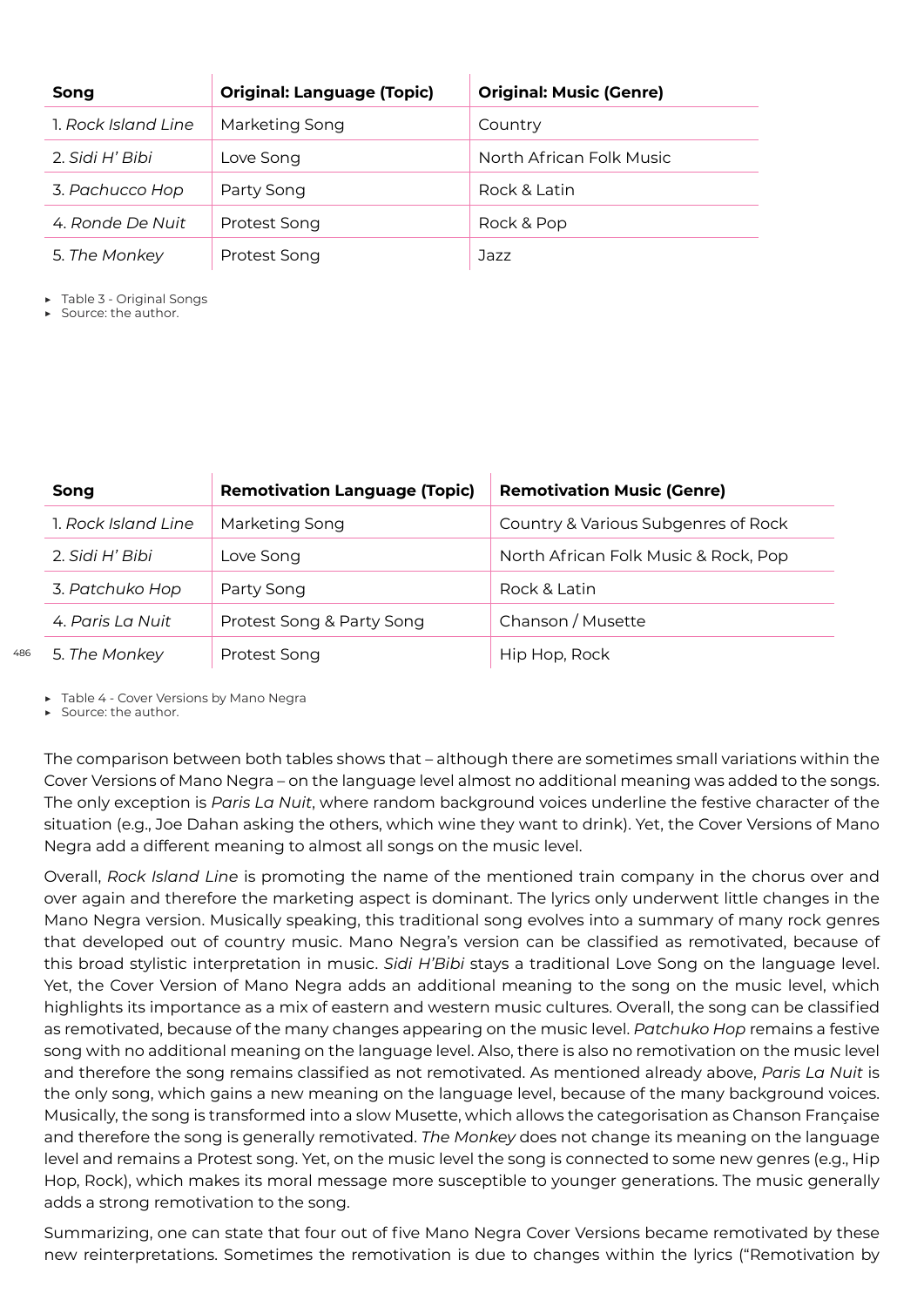Language") and sometimes a song becomes charged with an additional meaning, because of changes within the music ("Remotivation by Music"). The following table (Table 5) summarizes these results once again.

| Song                | <b>Remotivated Cover Versions</b> |
|---------------------|-----------------------------------|
| 1. Rock Island Line | Remotivated by Music              |
| 2. Sidi H' Bibi     | Remotivated by Music              |
| 3. Patchuko Hop     | Not Remotivated                   |
| 4. Paris La Nuit    | Remotivated by Language & Music   |
| 5. The Monkey       | Remotivated by Music              |

Table 5: Mano Negra - Remotivated Cover Versions

Source: the author.

### **3. Research Question:**

Is the additional meaning addressing "Global Challenges"?

### **4. Research Question:**

If so, what are these "Global Challenges"?

Based on the previous results, the next two tables display the findings to these questions.

| <b>Original Version</b> | <b>Addressed by Lyrics (Topic)</b> | <b>Addressed by Music</b>    |
|-------------------------|------------------------------------|------------------------------|
| 1. Rock Island Line     | Yes (Smuggling)                    | -                            |
| 2. Sidi H' Bibi         | Yes (Love & Relationships)         |                              |
| 3. Pachucco Hop         | -                                  | Mixing of Latin & Rock Music |
| 4. Ronde De Nuit        | Yes (Criminal Politics)            |                              |
| 5. The Monkey           | Yes (Inhumane Behaviour)           | -                            |

▶ Table 6 - Addressed Global Challenges – Original Version

| <b>Cover Version</b> | <b>Addressed by Lyrics</b> | <b>Addressed by Music</b>               |
|----------------------|----------------------------|-----------------------------------------|
| 1. Rock Island Line  | Yes (Criminal officials)   | Importance of Country<br>for Rock Music |
| 2. Sidi H' Bibi      | Yes (Love & Relationships) | Mixing Eastern & Western Music          |
| 3. Patchuko Hop      |                            | Mixing of Latin & Rock Music            |
| 4. Paris La Nuit     | Yes (Criminal Politics)    | $\qquad \qquad \blacksquare$            |
| 5. The Monkey        | Yes (Inhumane Behaviour)   | Mixing of Rap & Rock Music              |

▶ Table 7 - Addressed Global Challenges – Mano Negra Version

Source: the author.

The comparison of both tables shows that the song *Rock Island Line* addresses the "Global Challenge" of smuggling in the traditional version and the problem of criminal officials in the Mano Negra version. Yet, the music of both versions does not appeal to "Global Challenges" directly. But the Mano Negra version